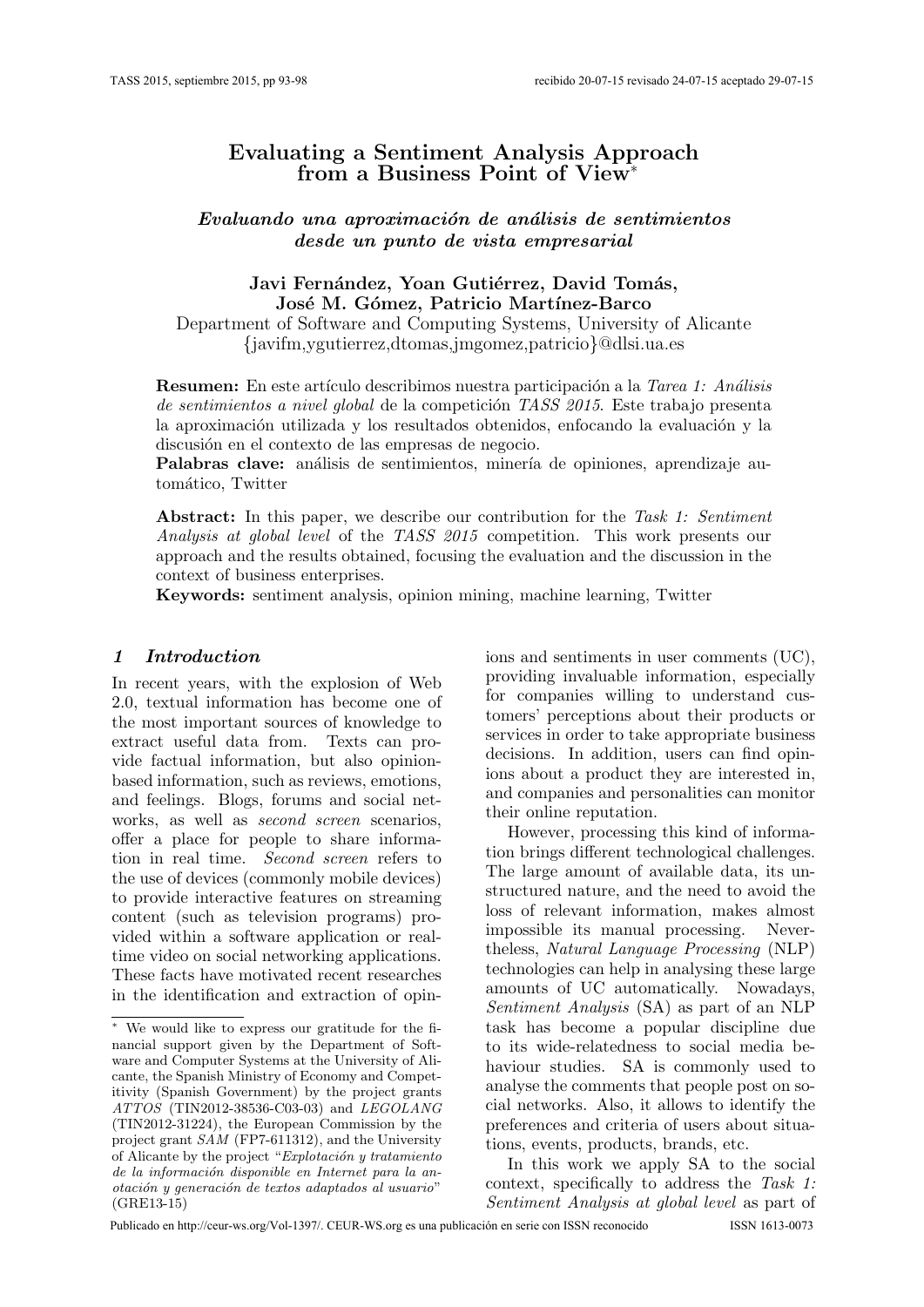TASS<sup>1</sup> 2015 challenge. This task consists on determining the global polarity of each message over provided test sets of general purpose. A detailed description about the workshop and the mentioned task can be found in (Villena-Román et al., 2015). The context of the workshop is also part of second screen phenomenon, in which users generate feedbacks of their experiences by posting them in social media. Our approach goes on that direction being part of the  $SAM^2$  (Socialising Around Media) platform, where "[...] users are interacting with media: from passive and one-way to proactive and interactive. Users now comment on or recommend a TV programme and search for related information with both friends and the wider social community."

In this paper we present our SA system. This approach builds its own sentiment resource based on annotated samples, and based on the information collected it generates a machine learning classifier to deal with the SA challenges. The paper is structured as follows: The next section provides related works where main insights of each approach are exposed. The classification system is described in Section 3. Subsequently, Section 4 exposes in detail the evaluation, not just focusing on the guidelines of the TASS competition, but also on those aspects of interest for companies. Finally, the conclusions and future work are presented in Section 5.

## 2 Related Work

Different techniques have been used for both product reviews and social content analysis to obtain lexicons of subjective words with their associated polarity. We can start mentioning the strategy defined by Hu y Liu (2004) which starts with a set of seed adjectives ("good" and "bad") and reinforces the semantic knowledge by applying and expanding the lexicon with synonymy and antonymy relations provided by  $WordNet<sup>3</sup>$ (Miller, 1993). As a result, an opinion lexicon composed by a list of positive and negative opinion words for English (around 6, 800 words) was obtained. A similar approach has been used for building WordNet-Affect (Strapparava y Valitutti, 2004) in which six basic categories of emotions (joy, sadness, fear, surprise, anger and disgust) were expanded using WordNet. Other widely used resource in SA is SentiWordNet (Esuli y Sebastiani, 2006). It was built using a set of seed words which polarity was previously known, and expanded using similarities between glosses. The main assumption behind this approach was that "terms with similar glosses in WordNet tend to have similar polarity". The main problem of using these kinds of resources is that they do not consider the context in which the words appear. Some methods tried to overcome this issue building sentiment lexicons using the local context of words.

Balahur y Montoyo (2008b) built a recommender system which computed the polarity of new words using "polarity anchors" (words whose polarity is known beforehand) and Normalised Google Distance scores. The authors used as training examples opinion words extracted from "pros and cons reviews" from the same domain, using the clue that opinion words appearing in the "pros" section are positive and those appearing in the "cons" section are negative. Research carried out by these authors employed the lexical resource Emotion Triggers (Balahur y Montoyo, 2008a). Another interesting work presented by (Popescu y Etzioni, 2007) extracts the polarity from local context to compute word polarity. To this extent, it uses a weighting function of the words around the context to be classified.

In our approach, the context of the words is kept using skipgrams. Skipgrams are a technique whereby n-grams are formed, but in addition to allowing adjacent sequences of words, some tokens can be "skipped". The next section describes our approach in detail.

# 3 Methodology

Our approach is based on the one described in (Fernández et al., 2013). In this approach, the knowledge is extracted from a training dataset, where each document/sentence/tweet is labelled with respect to their overall polarity. A sentiment lexicon is created using the words, word n-grams and word skipgrams (Guthrie et al., 2006) extracted from the dataset (Section 3.1). In this lexicon, terms are statistically scored according to their appearance within each polarity (Section 3.2). Finally, a machine learning model is generated using the mentioned

<sup>1</sup>www.daedalus.es/TASS2015

<sup>2</sup>www.socialisingaroundmedia.com

<sup>3</sup>wordnet.princeton.edu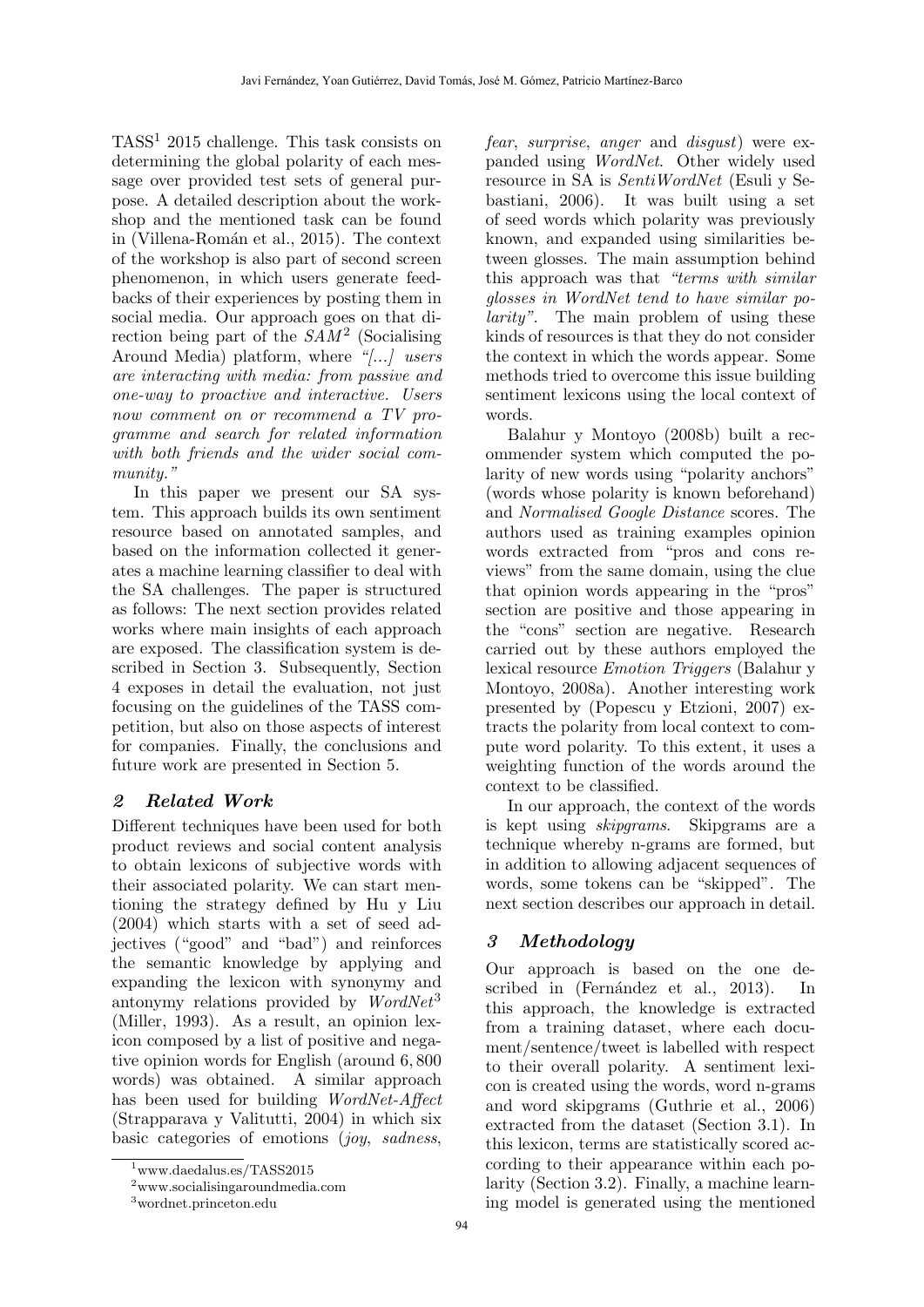sentiment resource (Section 3.3). In the following sections this process is explained in detail.

#### 3.1 Term Extraction

Each text in the dataset is processed by removing accents and converting it to lower case. Then, each text is tokenised into words, Twitter mentions (starting with @) and Twitter hashtags (starting with #). We also include combinations of punctuation symbols as terms, in order to discover some polarityspecific emoticons.

To improve the recall of our system, we perform a basic normalisation of the words extracted by removing all character repetitions. In addition, we use the stems of the words extracted, using the Snowball<sup>4</sup> stemmer implementation.

Afterwards, we obtain all the possible word skipgrams from those terms by making combinations of adjacent terms and skipping some of them. Specifically, we extract kskip-n-grams, where the maximum number of terms in the skipgram is defined by the variable  $n$  and the maximum number of terms skipped is determined by the variable k. Note that words and word n-grams are subsets of the skipgrams extracted. Figure 1 shows an example of this process.

We must clarify the difference between two concepts: skipgram and skipgram occurrence. For example, the sentences "I hit the tennis ball" and "I hit the ball" contain the skipgram "hit the ball", but there are two occurrences of that skipgram: the first one in the first example with 1 skipped term, and the second one in the second example with no skipped terms. In other words, we will consider a skipgram as a group of terms that appear near of each other in the same order, allowing some other terms between them, and a skipgram occurrence as the actual appearance of that skipgram in a text.

#### 3.2 Term Scoring

In this step, we calculate a *global score* for each skipgram. This score using the formula in Equation 1, where  $T$  represents the set of texts in the dataset,  $t$  is a text from the dataset  $T$ ,  $o_{s,t}$  represents an occurrence of skipgram  $s$  in text  $t$ , and  $k$  is a function that returns the number of skipped terms of the input skipgram occurrence.

Graciaaaas por tu apoyo @usuario!! :))) ↓ Tokenisation Graciaaaas, por, tu, apoyo, @usuario, !!, :))) ↓ Normalisation gracias, por, tu, apoyo, @usuario, !, :) ↓ Stemming graci, por, tu, apoy, @usuario, !, :) ↓ Skipgrams (2-skip-2-grams) graci por, graci tu, graci apoy, por tu, por apoy, por @usuario, tu apoy, tu

@usuario, tu !, apoy @usuario, apoy !, apoy  $:$ ), Qusuario  $!,$  Qusuario  $:$ ),  $!:$   $:)$ 

Figure 1: Term extraction process example

$$
score(s) = \sum_{t \in T} \sum_{o_{s,t} \in t} \frac{1}{k(o_{s,t}) + 1} \quad (1)
$$

We also calculate a *polarity score* for each skipgram and polarity. It is similar to the previous score, but it only takes into account the texts with a specific polarity. The formula is presented in Equation 2, very similar to Equation 1, but where  $p$  represents a specific polarity, and  $T_p$  is the set of texts in the training corpus annotated with polarity p.

$$
score(s, p) = \sum_{t \in T_p} \sum_{o_{s,t} \in t} \frac{1}{k(o_{s,t}) + 1} (2)
$$

At the end of this process we have a list of skipgrams with a global score and a polarity score, that forms our sentiment resource.

#### 3.3 Learning

Once we have created our statistical sentiment resource, we generate a machine learning model. We consider each polarity as a category and each text as a training instance to build our model. For each text, we will define one feature per polarity. For example, if we are categorising into positive, negative or neutral (3 categories), there will be 3 features for each document, called positive, negative, and neutral respectively.

The values for these features will be calculated using the sentiment resource, combining the previously calculated scores of all the

<sup>4</sup> github.com/snowballstem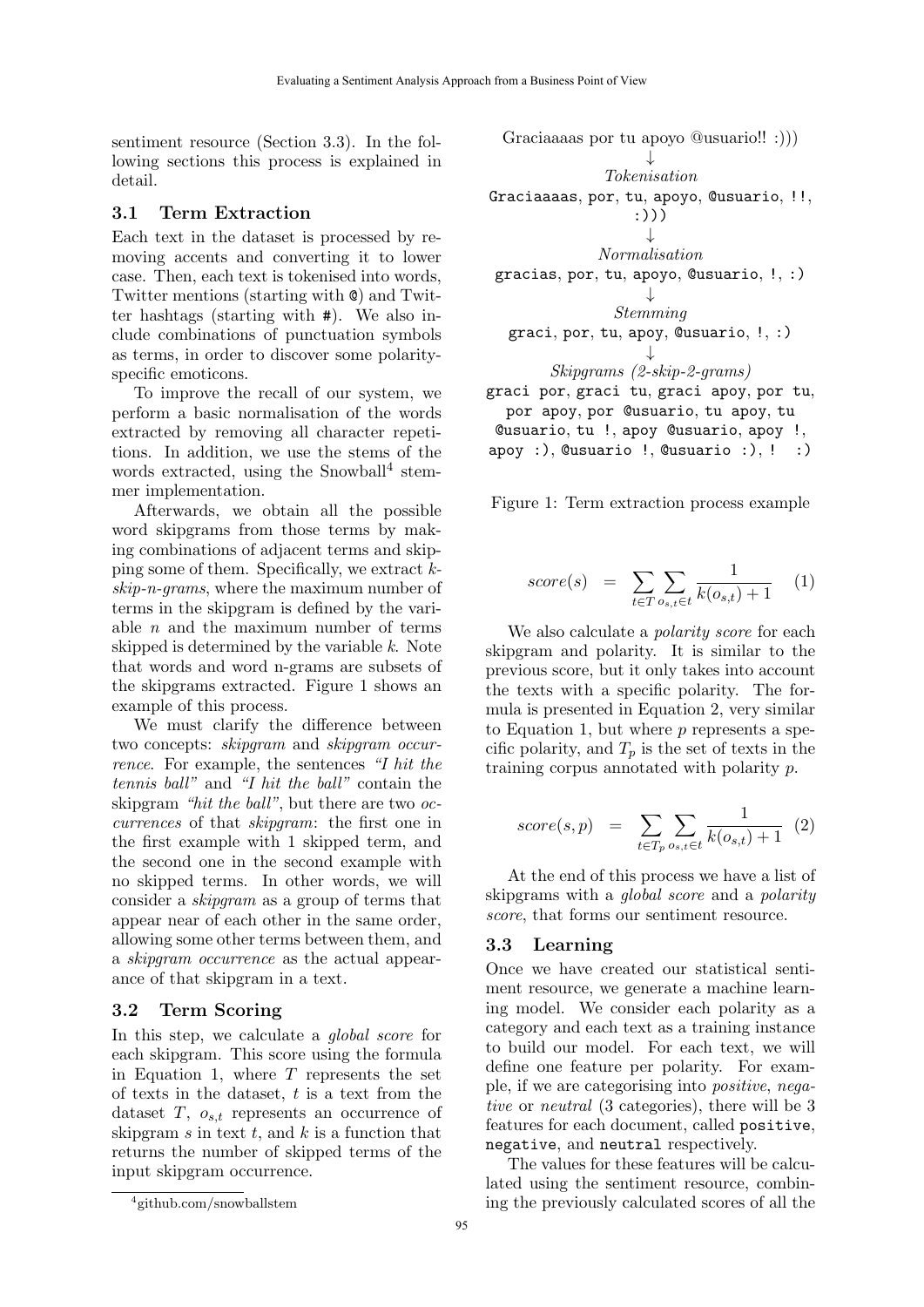$$
value(p,t) = \sum_{o_{s,t} \in t} \left( \frac{1}{k(o_{s,t}) + 1} \cdot \frac{score(s,p)}{score(s,p) + 1} \cdot \frac{score(s,p)}{score(s)} \right)
$$
(3)

skipgram occurrences in the text, to finally have one value for each feature. The formula used can be seen in Equation 3, where  $p$  represents a specific polarity, t is a text from the dataset,  $o_{s,t}$  represents an occurrence of skipgram s in text t, and  $k$  is a function that returns the number of skipped terms of the input skipgram occurrence. This formula gives more importance to occurrences with a low number of skipped terms, with a high number occurrences in the dataset in general, and with a high number of occurrences within a specific polarity.

Finally, a model will be generated using the features specified and their values obtained as explained above. The machine learning algorithm selected is Support Vector Machines (SVM), due to its good performance in text categorisation tasks (Sebastiani, 2002) and previous works (Fernández et al., 2013).

#### 4 Evaluation

Table 1 shows the official results obtained in the TASS 2015 competition, where 5L (5 levels full test corpus),  $5L1K$  (5 levels 1k corpus), 3L (3 levels full test corpus), 3L1K (3 levels 1k corpus) represent the different datasets. A (accuracy), P (precision), R (recall), F1 (F-score) represent the different measures. Finally, Ps (position) represents the ranking achieved in the competition. The best performance was obtained when evaluating against the 3L corpus, and the worst with the 5L1K dataset.

|      | А     | P     | R.    | F1    | $\mathbf{P}_{\mathbf{S}}$ |
|------|-------|-------|-------|-------|---------------------------|
| 5L   | 0.595 | 0.517 | 0.432 | 0.471 | 12                        |
| 5L1K | 0.385 | 0.378 | 0.346 | 0.362 | 29                        |
| 3L   | 0.655 | 0.574 | 0.513 | 0.542 | 14                        |
| 3L1K | 0.637 | 0.503 | 0.485 | 0.494 | 10                        |

Table 1: TASS 2015 Official results

The categories specified in the workshop, NONE (no opinion), P (positive), P+ (very positive), N (negative), N+ (very negative), and NEU (neutral opinion) can be too granular in some cases, and specially in the context of business enterprises. Thus, we also made additional experiments using different category configurations. These are the configurations chosen:

- **Default**. In this configuration, we used the categories specified in the workshop: NONE, NEU, P+, P, N+ and N.
- Subjectivity. In this configuration, we used only two categories: SUBJECTIVE and OBJECTIVE. The SUBJECTIVE includes the texts that express opinions (positive, neutral and negative), and the OBJECTIVE category represents no opinionated texts. The goal of this configuration is to discover users' messages that involve opinions.
- Polarity. In this experiment, we used only two categories: POSITIVE and NEGATIVE, independently of their intensity. The rest of the texts were discarded. By using this kind of categorisation it is possible to simplify an analysis report into only two main points of view.
- Polarity+Neutral. In these experiments, only the opinionated categories were used: POSITIVE, NEUTRAL and NEGATIVE. In this case, the NEUTRAL category includes both not opinionated texts and neutral text. Business companies in some cases need to consider neutral feedbacks, since the neutral mentions can also be considered as positive for their reputation.

For the experiments, we also employed additional datasets, so we can extrapolate our conclusions to other domains. Their distribution can be seen in Table 2. These are the datasets chosen:

- TASS-Train and TASS-Test. These are the official train and test dataset of the TASS 2015 Workshop respectively.
- Sanders. This is the Sanders Dataset<sup>5</sup>. It consists of hand-classified tweets labelled as positive, negative or neutral.

<sup>5</sup>www.sananalytics.com/lab/twitter-sentiment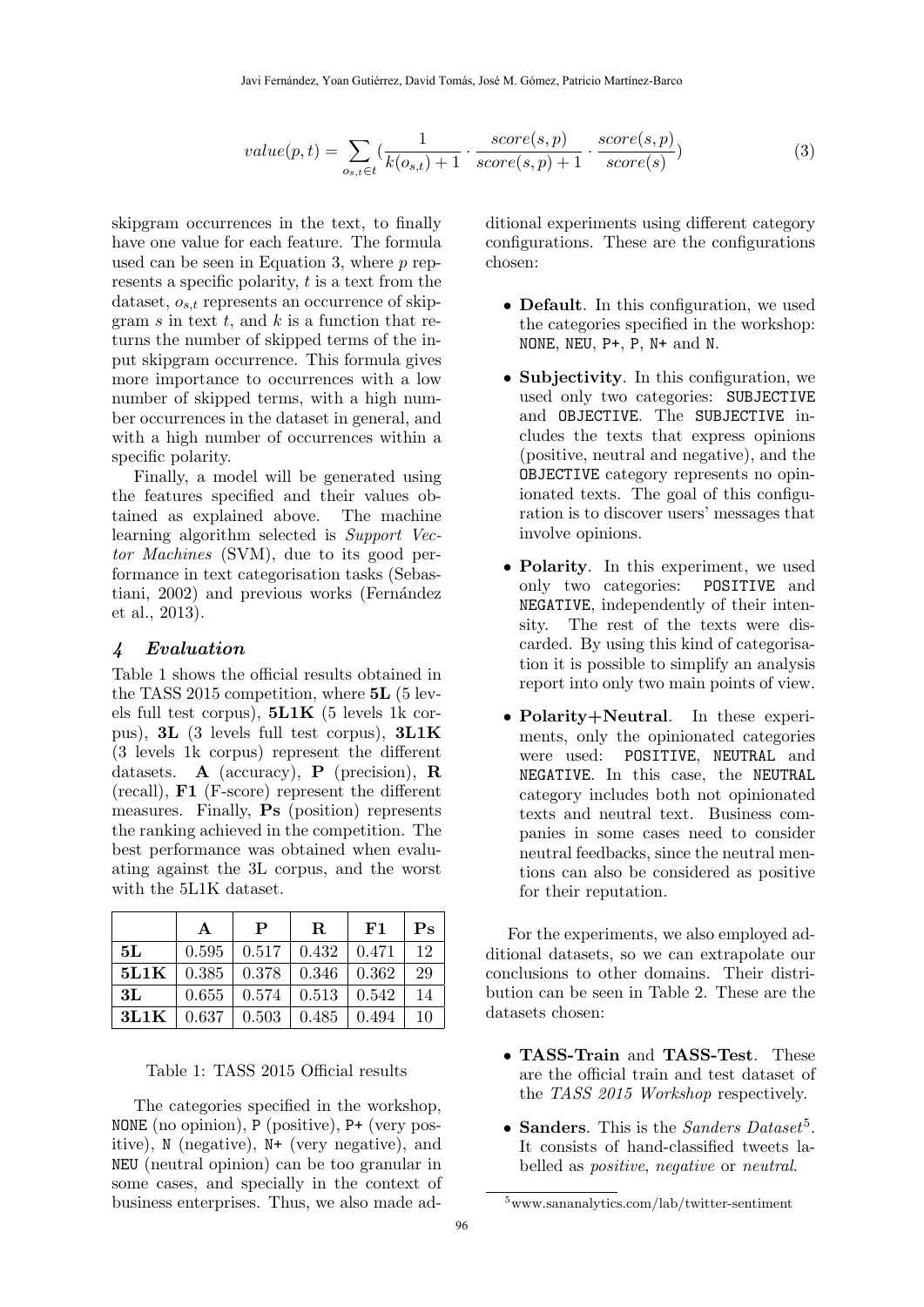- MR-P. This is the well-known Movie Reviews Polarity Dataset  $2.0^6$  (Pang y Lee, 2004). It contains reviews of movies labelled with respect to their overall sentiment polarity (*positive* and *negative*).
- MR-PS. The Movie Reviews Sentence Polarity Dataset 1.0 (Pang y Lee, 2005). It has sentences from movie reviews labelled with respect their polarity (positive and negative).
- MR-SS. The Movie Reviews Subjectivity Dataset 1.0 (Pang y Lee, 2004). It has sentences from movie reviews labelled with respect to their subjectivity status (subjective or objective).

These experiments were performed combining the datasets and the configurations, using 10-fold cross validation, as these corpora do not have a default division into train and test datasets. Note that not all the datasets can be used in all configurations. For example, the Sanders dataset can be used to evaluate Polarity and Polarity+Neutral, but not with Subjectivity, as texts are not explicitly divided into not opinionated (NONE) and neutral (NEU). Table 3 shows the results obtained.

First of all, it should be noted that our model does not use information out of the training dataset. Thus, it will work very well with datasets in a specific domain and similar topics. However, in small and heterogeneous datasets the results will be lower. We consider MR-SS, MR-P and MR-PS as homogeneous datasets (only within the movies domain) and TASS-Train, TASS-Test and Sanders as heterogeneous datasets.

As we can see in Table 3, the best results were obtained in subjectivity detection in closed domains (MR-SS), with a F-score of 0.92. In open domains the results are noticeably worse. In our opinion, the results obtained are good enough for business, as studies like Wilson et al. (2005) report a 0.82 of human agreement when working with the Polarity+Neutral configuration.

In addition, when evaluating subjectivity the results are significantly better when the corpus is in closed domains (movies in this case), and worse in open domains. However, polarity evaluation does not seem to be as domain dependent as subjectivity evaluation. Results evaluating polarity are very similar independently of the type of dataset employed.

## 5 Conclusions

In this paper, we presented our contribution for the Task 1 (Sentiment Analysis at global level) of the TASS 2015 competition. The approach presented is a hybrid approach, which builds its own sentiment resource based on annotated samples, and generates a machine learning model based on the information collected.

Different category configurations and different data sets were evaluated to assess the performance of our approach considering business enterprises interests regarding the analysis of user feedbacks. The results obtained are promising and encourage us to continue with our research line.

As future work we plan to train our system with different datasets, in terms of size and domain, and combine our sentiment lexicon with existing ones (such as SentiWordNet or WordNet Affect) to improve the recall of our approach.

## $Bibliografía$

- Balahur, Alexandra y Andrés Montoyo. 2008a. Applying a culture dependent emotion triggers database for text valence and emotion classification. Procesamiento del lenguaje natural, 40:107–114.
- Balahur, Alexandra y Andrés Montoyo. 2008b. Building a Recommender System using Community Level Social Filtering. En  $NLPCS$ , páginas 32–41.
- Esuli, Andrea y Fabrizio Sebastiani. 2006. Sentiwordnet: A publicly available lexical resource for opinion mining. En *Proceed*ings of LREC, volumen 6, páginas 417– 422.
- Fernández, Javi, Yoan Gutiérrez, José M. Gómez, Patricio Martínez-Barco, Andrés Montoyo, y Rafael Muñoz. 2013. Sentiment Analysis of Spanish Tweets Using a Ranking Algorithm and Skipgrams. En XXIX Congreso de la Sociedad Española de Procesamiento de Lenguaje Natural  $(SEPLN 2013)$ , páginas 133–142.
- Guthrie, David, Ben Allison, Wei Liu, Louise Guthrie, y Yorick Wilks. 2006. A closer

<sup>6</sup>www.cs.cornell.edu/people/pabo/movie-reviewdata